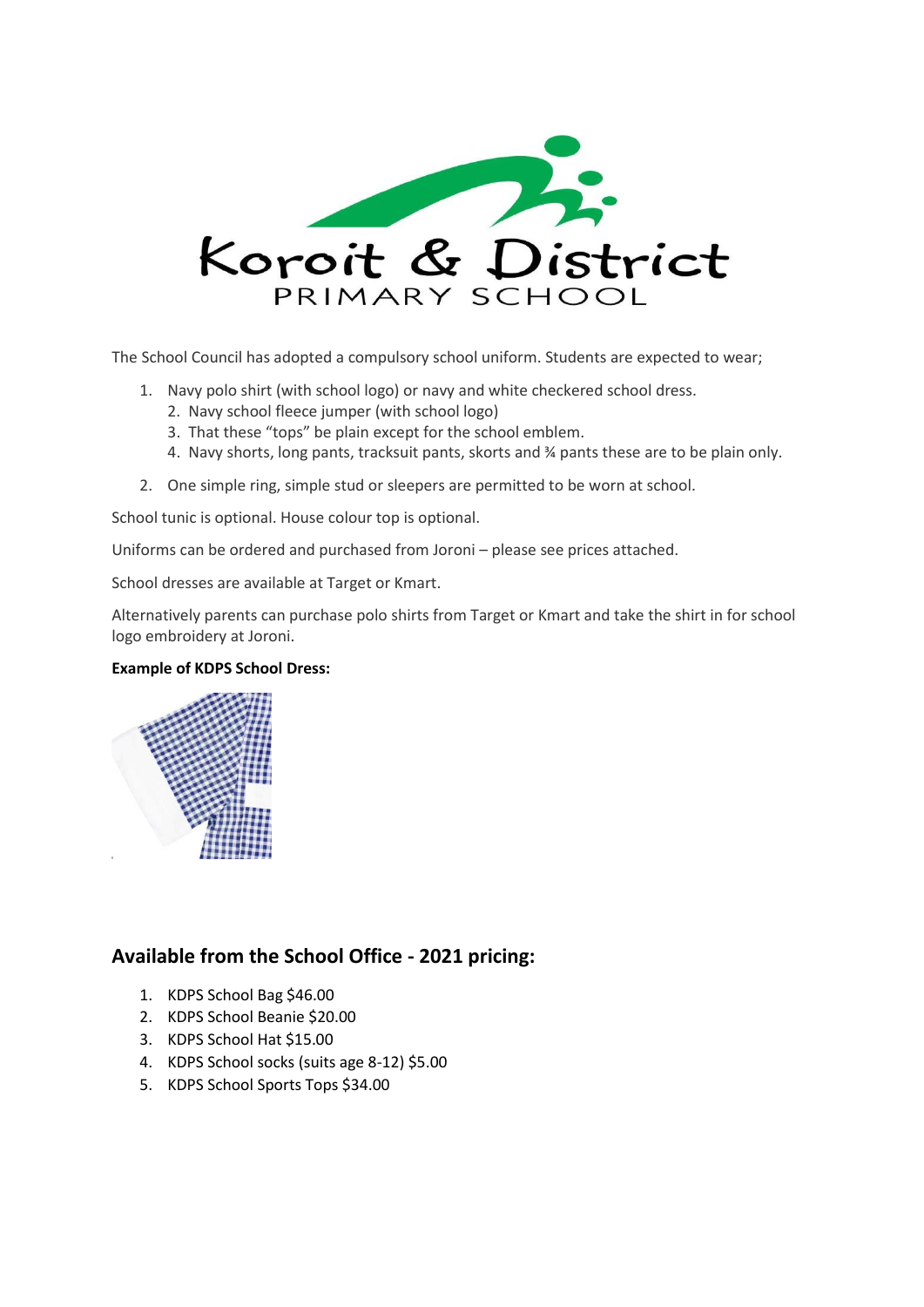**In Term 4, KDPS will do a bulk order for the following year, based on Parent request. (We will send out an order form during the term)**



(True Colour is Lime Green)

**Foundation students will be allocated a house colour during transition.**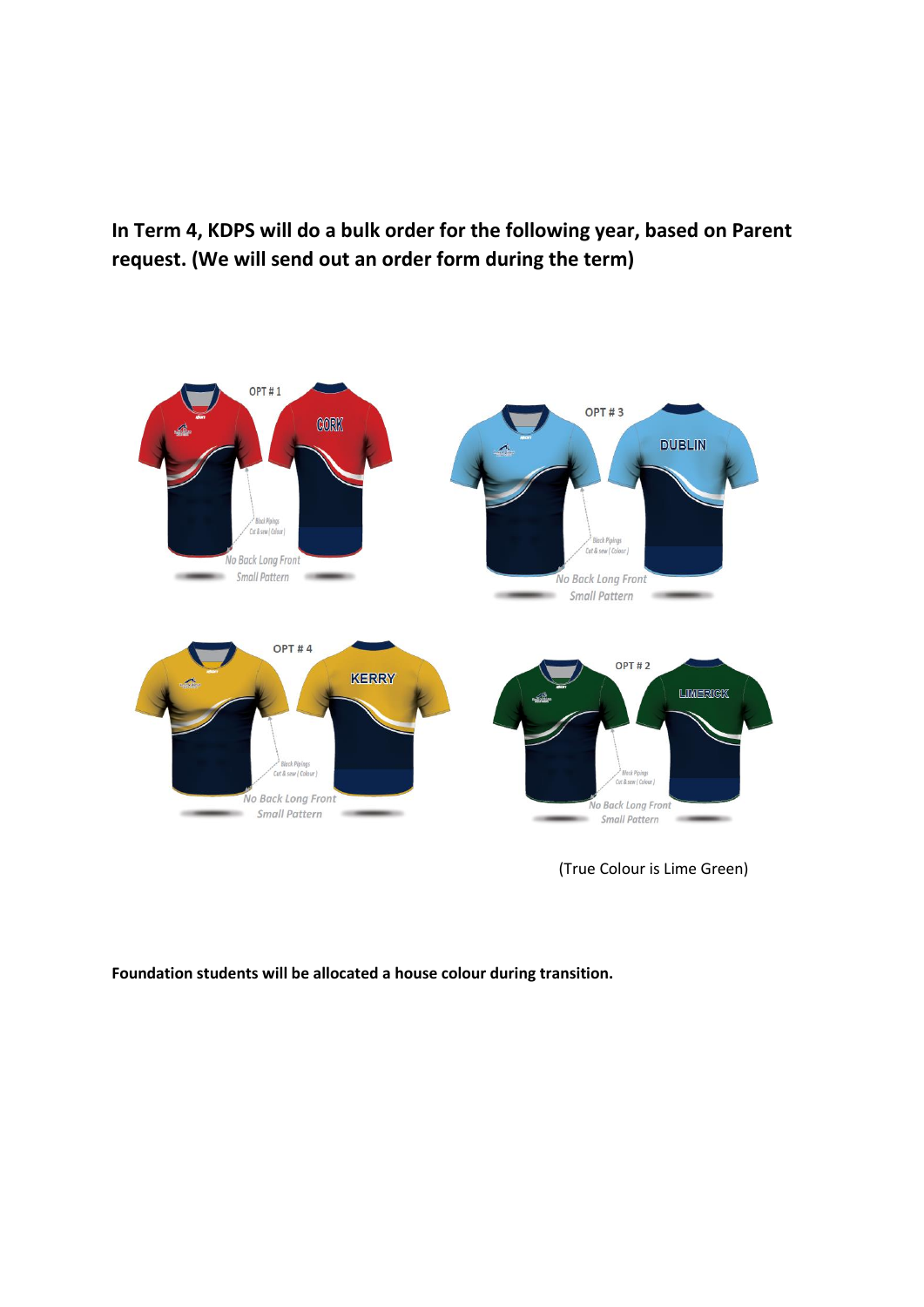

KDPS will do a bulk order at the end of each school year – If there is enough interest we may do this at a time throughout the year as well. If you would like to organise this yourself, please contact Beleza School Uniforms (Geelong) on 5221 8545 to place your order. Please do not hesitate to call the school with any questions.





**The winter tunic is available from size 5, 6, 8, 10, 12, 14 and 16 and the price ranges from \$47 to \$52.**

**The spray jacket is priced at \$50 for sizes 5, 6, 8, 10, 12, 14 and 16**